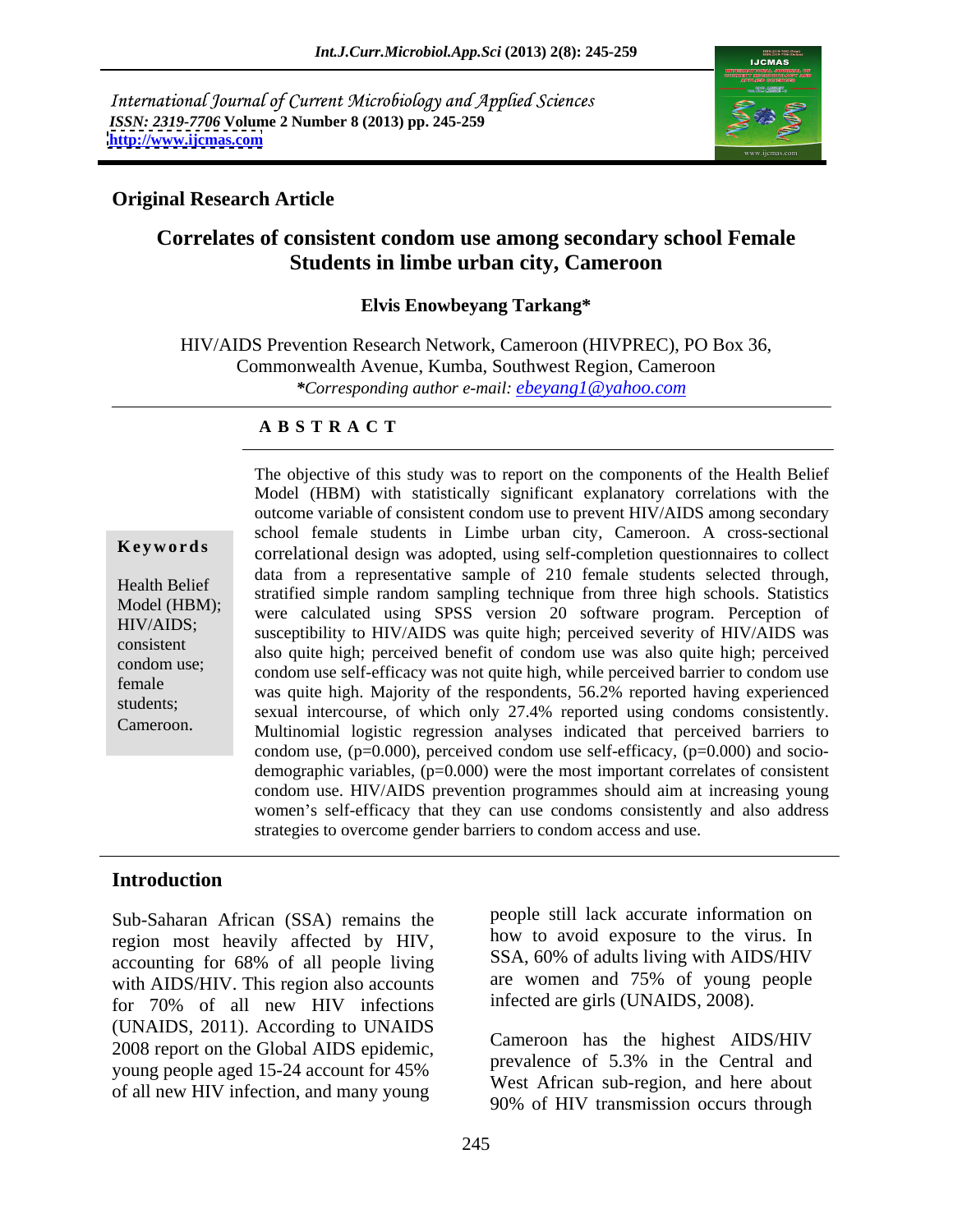heterosexual intercourse (UNAIDS, 2010). Here also, 61% of people living with affect condom use. For instance self-Cameroonian youths engage in risky condom use (Baele *et al.*, 2001; Estrin, unplanned pregnancies and STIs, important determinant of condom use. Wouabe, 2010; kongnyuy *et al.,* 2008;

*et al.,* 2004; Trussell and Vaughan, 1999). Most Cameroonian youths know that consistent condom use prevents HIV (Rwenge, 2000). In addition cheap action for condom use and demographic condoms are readily available in factors are also important factors that Cameroon. However, consistent condom use has remained fairly low (Rwenge, 2000; Van Rossem and Meekers, 2000). In and Harvey, 1995; Manderson *et al.,* a study by WHO, only 47% of female 1997). These findings have important youths used condoms at their previous implications for the design of interventions high risk sexual encounters (WHO, 2005). to increase condom use among female Among unmarried youth, only 16% of students in urban Cameroon. No study has women reported frequently using condoms reported on the correlates of consistent (Lagarde *et al.,* 2001; UNICEF, 2001). These percentages are lower than what an urban area in the Southwest region of would be necessary to curb the HIV/AIDS Cameroon, which has an HIV prevalence epidemic among young females aged 15- of 11.0%, which is more than the national 24 in Cameroon. Women in urban Cameroon reported low ability to refuse unprotected sex in their relationship with The objective of this study is to determine men (Hattori and DeRose, 2008), and correlates of consistent condom use among Cameroonian women who carry condoms are stigmatised as sluts or prostitutes Cameroon, using the main components of (Anne, 1999). the Health Belief Model (HBM) viz:

AIDS/HIV are women (National AIDS efficacy is a central concept (Ajzen, 2002), Control Committee, 2006). Many and is known to increase the likelihood of sexual behaviours, such as having sex with 1999; Meekers and Klein 2002a; Meekers casual partners or having unprotected and Klein, 2002b). Perceived effectiveness sexual intercourse, which may lead to of condoms to prevent HIV is also an including AIDS/HIV (Arcand and Youths who perceived the benefit of Mosoko *et al.,* 2000). Since there is regularly (Meekers and Klein, 2002a; presently no vaccine or cure for Sheeran *et al.*, 1999). Risk perception is AIDS/HIV, only effective preventive another factor affecting condom use. measures can curb this pandemic, Increased awareness of the severity of the especially if these are adopted and AIDS epidemic leads to increased condom sustained by young persons. use (Meekers and Klein, 2002a; Lugalla *et*  Correct and consistent condom use themselves susceptible to HIV infection remains the most effective protection are also more likely to use condoms against HIV and other STIs for sexually regularly (Akwara *et al.,* 2003; Baele *et*  active young adults (Cates, 2001; Holmes *al.,* 2001; Estrin, 1999; Meekers and The literature has identified factors that affect condom use. For instance self condom use (Baele *et al.,* 2001; Estrin, important determinant of condom use. condom use are more likely to use them *al.,* 2004).Youths who consider Klein, 2002a).

> Perceived barriers to condom use,cues to influence consistent condom use (Basen- Engquist, 1992; Bengel *et al.,* 1996; Edem students in urban Cameroon. No study has condom use among female adolescents in prevalence (UNAIDS, 2005).

female students in Limbe urban city of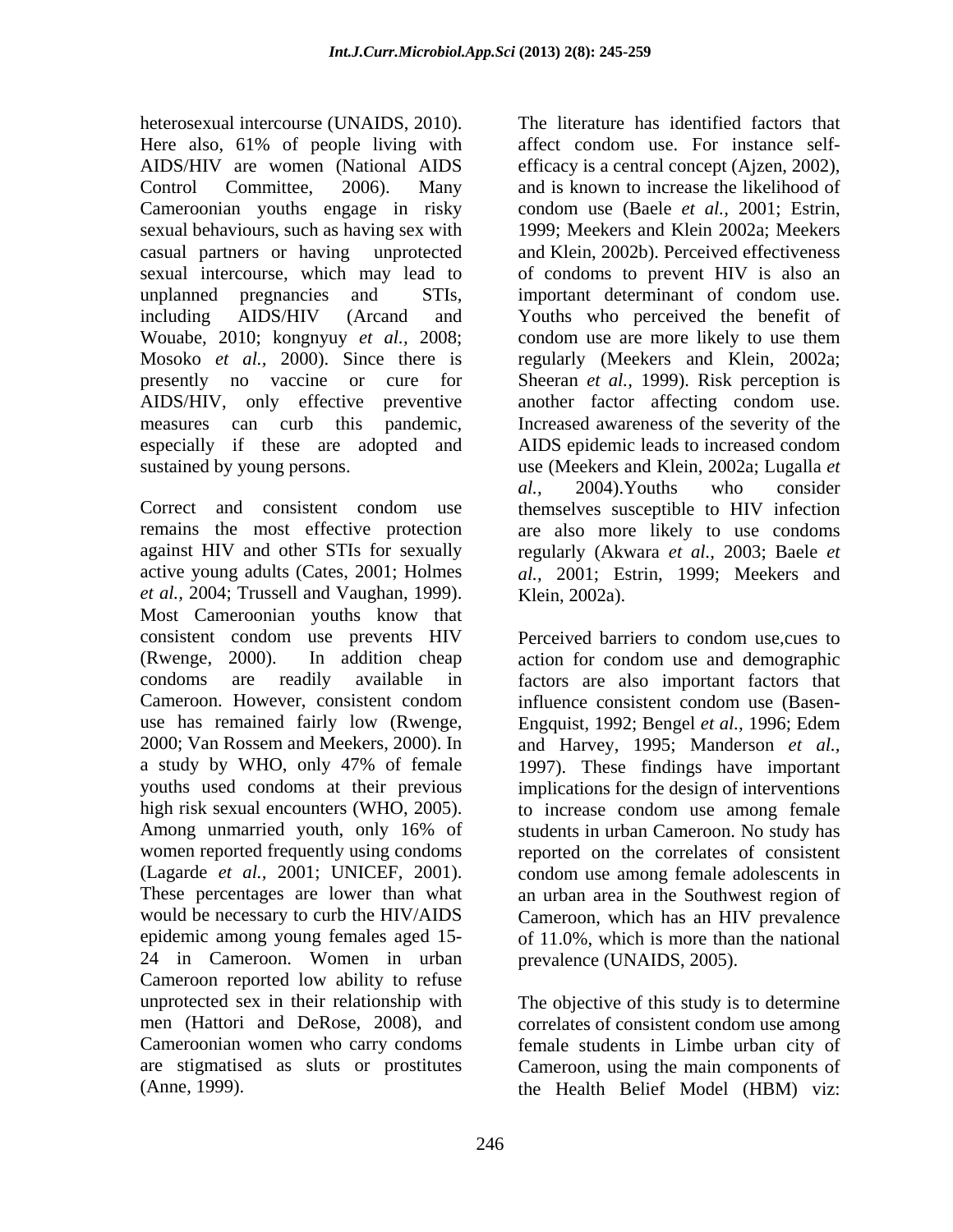perceived susceptibility to HIV/AIDS, perceived severity of HIV/AIDS, students and to answer questions while perceived benefit of condom use, they completed the questionnaires during a perceived barriers to condom use, classroom period. To obtain the sample, perceived condom use self-efficacy, cues to action for condom use and socio- registers of the students as a sampling demographic factors. The majority of frame. Data collection took place in youths in the secondary school fall within October of 2012. The sample size of this the age group hardest hit by HIV/AIDS, study was determined using the formula (15-24 years), and they are more for a single population proportion (Levy accessible for research purposes than their non-school going counterparts.

conducted on 210 female students, using a self-reported questionnaire comprising characteristics and items relating to the

The questionnaire was pretested on 10 students who did not take part in the actual collection. A questionnaire was handed to study, to clarify instructions, relevancy, usability and completion time, to refine consent form<br>and introduce modifications where from herself. and introduce modifications where from herself. necessary and to ascertain reliability and validity (Bless and Higson-Smith, 2000). The following types of validity were established: face validity, content validity, construct validity and criterion-related validity. This was ensured by constructing items to represent the different three schools combined and by not components of the study, based on literature review. The reliability of the questionnaire was also tested using the

stratified simple random sample of 210 destroved. female students in three high schools in Limbe urban city of Cameroon during **Data analysis** normal class periods with the permission of the principals and the co-operation of Data were analysed using SPSS version

assistant was available to assist the the researcher used the school attendance and Lemeshow, 1999).

**Materials and Methods** granted by the HIV/AIDS Prevention A cross-sectional correlational study was (HIVPREC), a Non-governmental items regarding socio-demographic working in the South West region of major concepts of the HBM and condom participating high schools. Participation use, to collect data. was voluntary and informed written Permission to conduct this study was Research Network, Cameroon (HIVPREC), a Non-governmental Organization (NGO) for the prevention of HIV/AIDS through formalized education, Cameroon, and the principals of the three participating high schools. Participation consent was obtained from each student and her parent/guardian prior to data a student when she produced the signed consent form from a parent/guardian and from herself.

coefficient alpha. the completed questionnaires, which were The questionnaires were distributed to a the research report, these would be Anonymously completed questionnaires were kept in a separate container from the signed informed consent forms in order to maintain anonymity. Anonymity was also maintained by reporting the findings of the providing comparisons among the three schools. Confidentiality was maintained because only the researcher had access to locked up. Subsequent to the acceptance of destroyed.

## **Data analysis**

the teachers concerned. One research 20. Data were summarised by means of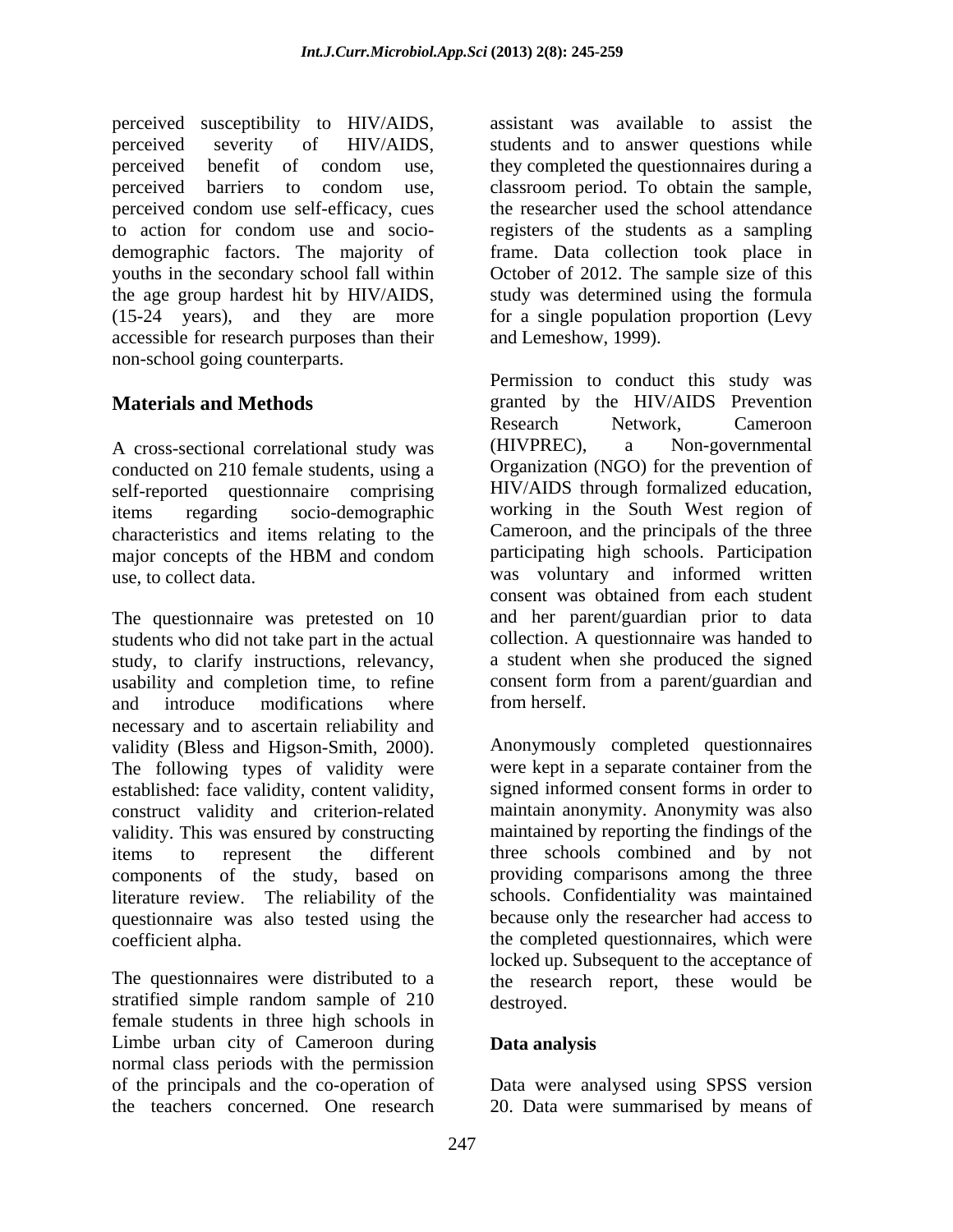descriptive statistics including the same as for perceived susceptibility' and frequency table. More advanced statistics included the chi square test at the 0.05 significant level, and the multinomial logistic regression test.

How often do you use a condom with a **Perceived condom use self-efficacy** male partner during sexual intercourse? The response options were: '1=always', '2=most of the time', '3=seldom', and Condom use prevents HIV only when used confident that I can convince my correctly and consistently. The partner(s) to use condoms'. The

This was constructed from two statements, each considered separately: 'HIV/AIDS really exist', and 'Youths are prone to HIV/AIDS . The alpha reliability This measure was based on the degree of options were 'strongly agree', 'agree', 'Condom use decreases sexual sensation. 'Strongly agree' and 'agree' were coded as

The consequences of having HIV/AIDS are so serious that I may want to avoid them', and 'If I became HIV positive before finishing school it will interfere with the continuation of my schooling'.

were coded in the same manner.

## **Perceived benefit of condom use**

**Measures agreement** with the following statement: **Outcome (dependent) variable** during sexual intercourse could prevent **Consistent condom use** transmission of HIV/AIDS'. The response This measure was derived from the severity' and were coded in the same question: manner. This measure was based on the degree of Correct and consistent use of condoms options were the same as for 'perceived manner.

## **Perceived condom use self-efficacy**

2=most of the time', '3=seldom', and agreement with the following statements: 4=never'. Only the sexually active 'I feel confident that I can discuss condom respondents responded to this question. use with my partner(s) and 'I feel **Explanatory (independent) variables** 0.731. The response options were the same **Perceived susceptibility to HIV** as for 'perceived benefit' and were coded This measure was based on the degree of confident that I can convince partner(s) to use condoms'. The coefficient alpha for this 2-item scale was in the same manner.

### **Perceived barriers to condom use**

for this 2-item scale was 0.312. Response agreement with the following statements: disagree' and 'strongly disagree'. making sex less enjoyable for either the index category.<br>
urge', 'Condom use makes partner feel **Perceived severity of HIV/AIDS** condoms'. This 4-item scale had a This measure was based on the degree of options were the same as for 'perceived agreement with the following statements: self-efficacy and were coded in the same Condom use decreases sexual sensation, partner', 'Condom use reduces sexual untrusted' and 'I feel embarrassed to buy coefficient alpha of 0.570. The response manner.

### **Cues to action for condom use**

The Cronbach's alpha for this 2-item scale agreement with the following statements was 0.543. The response options were the regarding information provided at theThis measure was based on the degree of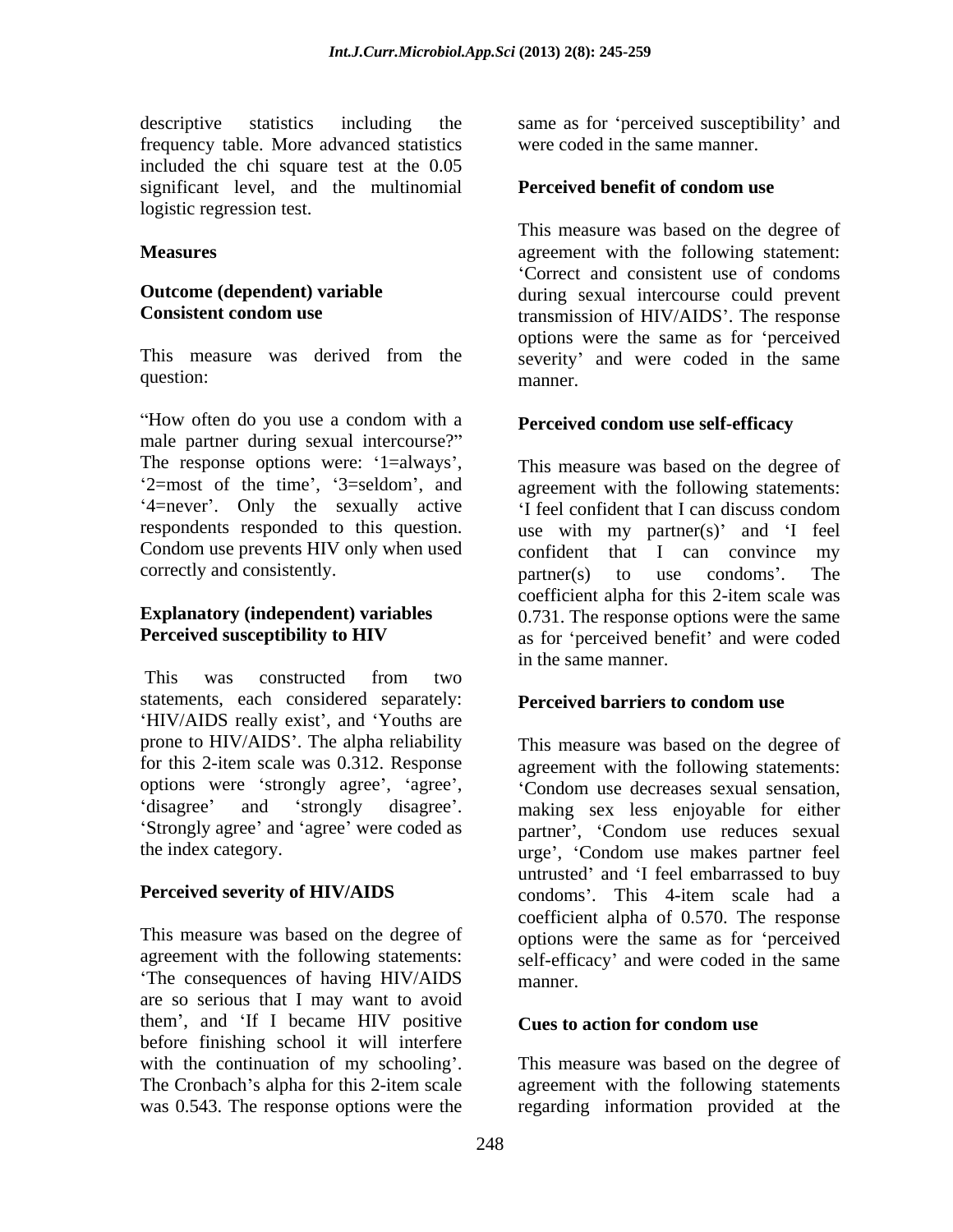condom access point: Demonstration on how to correctly use condoms is provided' **procedure** and 'Information on sexual risk behaviour is provided'. This 2-item scale had a ln what follows, the HBM is tested coefficient alpha of 0.739. The response

variables were included in the study: age secondary s<br>
crown morital status agedomic profile Cameroon. group, marital status, academic profile, house of residence, religious affiliation, social group affiliation, and father's and<br>mother's monthly incomes<br>considered are: Maintaining the

Age was self-reported by respondents in years. Marital status was dichotomised as single, (index category) and 'married or extended as passed on merit (index<br>
extended as the consistent condom use from a vector of<br>
consistently significant components category) and 'promoted on trial or repeated'. House of residence was dichotomised as 5 rooms or more (index

as 'Christian' (index category) and 'others'. Social group affiliation was categorized into either 'yes' (index category) or 'no'. Father's and mother's monthly incomes were dichotomised as 200 000XAF' and<br>modeling alternatives (the major above' (index category) and less than '200

a male partner? With ' $1 = yes'$  or ' $0 = no'$  as response options.

## **Model specification and estimation procedure**

options were the same as for 'perceived assumptions with regard to this study. The barriers' and were coded in the same aim was to retain the assumptions of the manner. The model of the model of application as much as possible manner. **Socio-demographic variables** component of the HBM and the various The following socio-demographic regard to consistent condom use among In what follows, the HBM is tested drawing on its relevant theory and and to assess the contributions of each component of the HBM and the various combinations of the components with secondary school female students in urban Cameroon.

mother's monthly incomes. The considered are: Maintaining the cohabiting'. Academic profile was  $\frac{mapping}{map}$  out the significant correlates of category) and '4 rooms or less'.<br>Hosmer and Lemeshow, 2000) was used. Religious affiliation was dichotomised<br>moder each component of the HBM were The different modelling alternatives considered are: Maintaining the assumptions of each component of the HBM. Integration of the components with high explanatory powers and significant levels. Model estimation focused on mapping out the significant correlates of consistent condom use from a vector of consistently significant components suggested by the relevant theory underpinning the HBM. Multinomial logistic regression model (Agresti, 2007; Hosmer and Lemeshow, 2000) was used.<br>During the regression analyses, the items under each component of the HBM were considered together.

000XAF . integrated value mapping (IVM)). For **Sexual experience** This was measured with the question: of P is the probability of the event that Have you ever had sexual intercourse with respondents mentioned that they used The dependent variable regularity of condom use' remained the same for all the modeling alternatives (the major components of the HBM, and the specific values of the independent HBM and the IVM), the estimated value condoms consistently during sexual intercourse.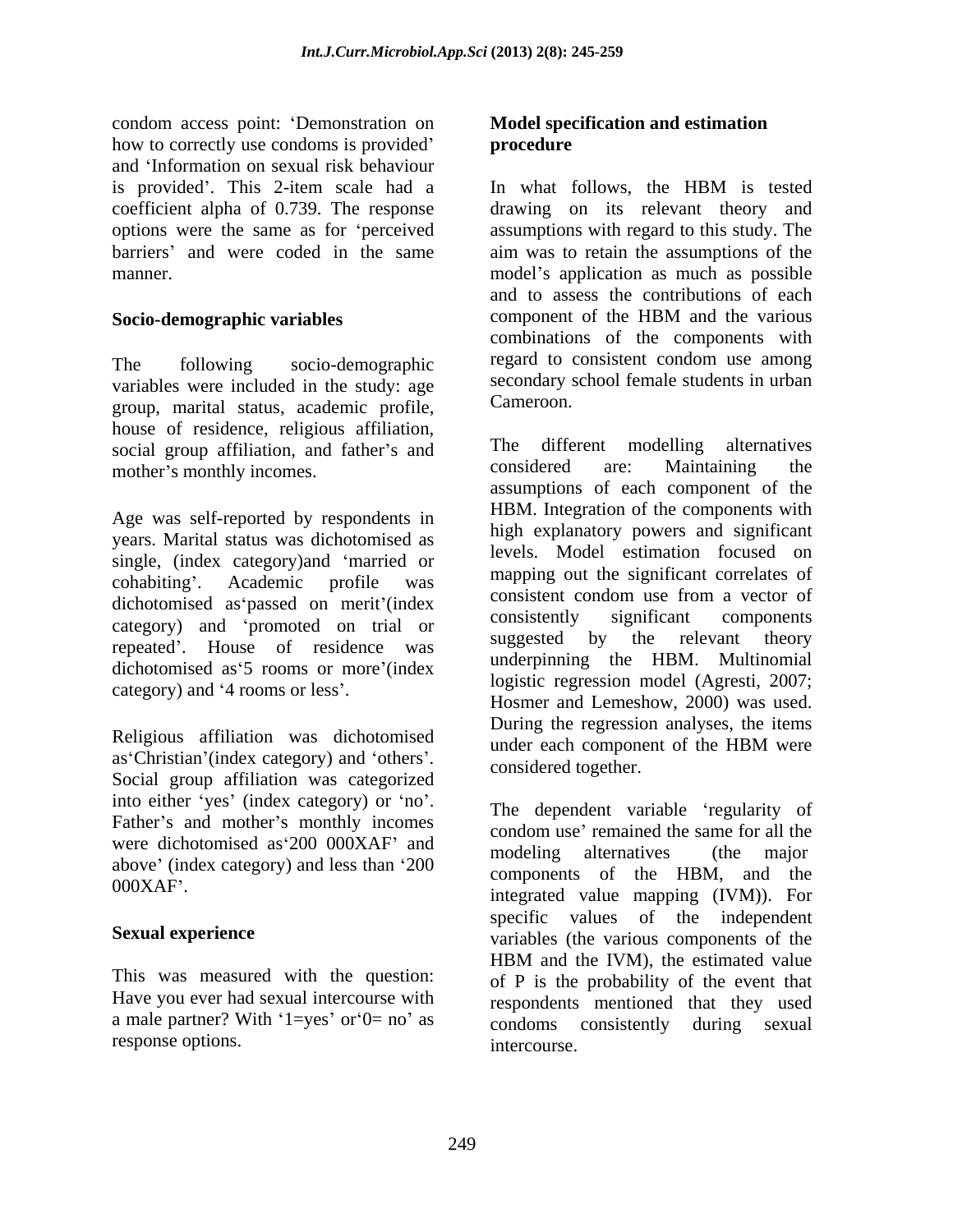As depicted in table 1, most students,<br>
and the partner; 65.3% believed that were single and all were secondary school students. All were female students. Of the the beneved that condom use makes partner<br>feel untrusted, and 65.5% felt embarrassed respondents, 25.6% indicated that they did not pass their exams. This finding portrays a low level of academic aspiration. Majority of the students, 53.3% indicated were using condoms consistently. that their fathers' monthly incomes were below 200.000 XAF (that is less than US \$ 13.00 a day), while  $73.2\%$  indicated that  $\tau_0$  assess the relative importance of the their mothers' monthly income were less

Perception of personal susceptibility to HIV/AIDS was quite high, with most of the level of significance of the various believing that youth are prone to  $HIV/ALDS$ . The perceived severity of use,  $(P=0.000)$ ; Perceived condom use  $HIV/ALDS$  was also quite high. Most of self-efficacy,  $(P=0.000)$  and socioconsequences of having HIV/AIDS are so significance levels. The IVM for these serious that they may want to avoid them,<br>three components with very high HIV positive before finishing school it will interfere with the continuation of their<br>
very stable  $(P=0.000)$ . The IVM for the

prevent HIV/AIDS was also quite high, believing that correct and consistent HBM components followed the same

The perception of personal self-efficacy they could convince their partner(s) to use condom use self-efficacy,  $27.2\%$  (Pseudo condoms. R- square=0.272).

**Result and Discussion** The perceived barrier to condom use was **Descriptive Descriptive** *believed* that condom use decrease sexual 92.4% were 16-24 years old. Most,  $92.3\%$  entiremplatured,  $0.3\%$  beneved that respondents, 94.7% were Christians. Some quite high. Most of the respondents, 61.6% believed that condom use decrease sexual sensation, making sex less enjoyable for either partner; 65.3% believed that condom use reduces sexual urge; 66.5% believed that condom use makes partner feel untrusted, and 65.5% felt embarrassed to buy condoms. Majority of the female students, 56.2% were sexually active and only 27.4% these sexually active students were using condoms consistently.

# **Correlates of consistent condom use**

than US \$ 13.00 a day. components of the HBM we built nine the students,  $95.6\%$  believing that  $\frac{\text{components of the IDM is explained by}}{\text{the D values of the Chi square statistics.}$  $HIV/ALDS$  really exist, and  $84.7\%$  also these **P** values are discussed at alphathe students, 89.7% believed that the demographic factors  $(n-0.000)$  have and  $77.3\%$  believed that if they became  $\frac{1}{2}$  implicance level considered together also schooling. The TVM for the entire HBM was not significant, and The perceived benefit of condom use to  $\overline{2}$ To assess the relative importance of the socio-demographic variables and the main components of the HBM we built nine models predicting consistent condom use. The level of significance of the various components of the HBM is explained by the P-values of the Chi square statistics. If these P-values are discussed at alpha= 0.05, then perceived barriers to condom use, (P=0.000); Perceived condom use self-efficacy, (P=0.000) and socio demographic factors, (p=0.000) have significance levels. The IVM for these components with very significance level considered together, also had a high significance level and was thus very stable (P=0.000). The IVM for the entire HBM was not significant, and remained very unstable (P=0.999) (table 2).

withmost of the respondents, 79.5% The significance levels of the various condom use can prevent HIV/AIDS. patterns as their explanatory powers with for condom use was not quite high: 65.9% of the respondents felt confident that they 87.2% (pseudo R-square=0.872), followed could discuss condom use with their by perceived barrier to condom use, 44.9% partner(s) and 68.4% felt confident that (pseudo R-square=0.449) and perceived HBM components followed the same regard to predicting consistent condom use, with socio-demographic factors having the highest explanatory power, (pseudo R-square=0.449) and perceived condom use self-efficacy, 27.2% (Pseudo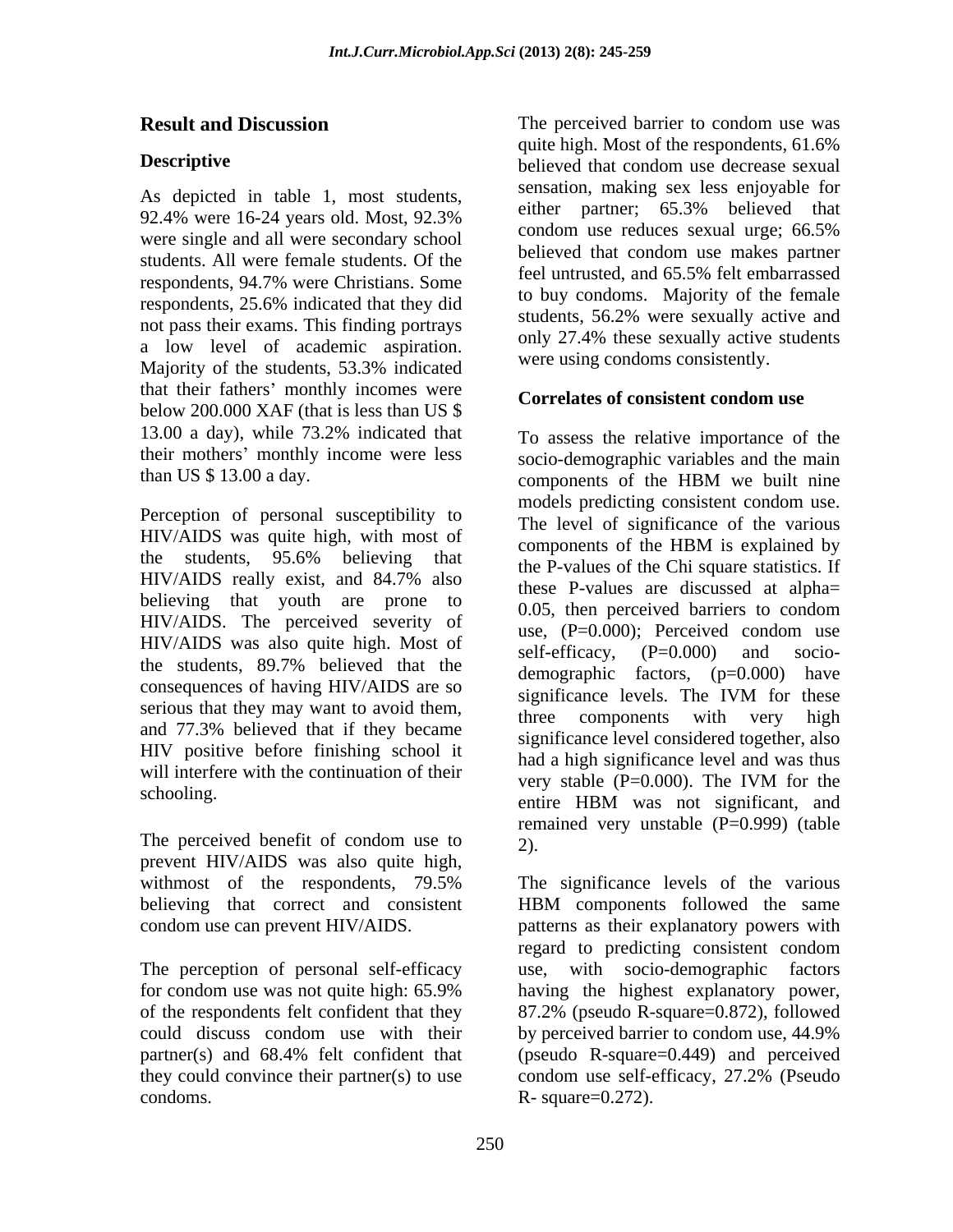| $=$ $\frac{1}{2}$ $\frac{1}{2}$ $\frac{1}{2}$ $\frac{1}{2}$ $\frac{1}{2}$ $\frac{1}{2}$ $\frac{1}{2}$ $\frac{1}{2}$ $\frac{1}{2}$ $\frac{1}{2}$ $\frac{1}{2}$ $\frac{1}{2}$ $\frac{1}{2}$ $\frac{1}{2}$ $\frac{1}{2}$ $\frac{1}{2}$ $\frac{1}{2}$ $\frac{1}{2}$ $\frac{1}{2}$ $\frac{1}{2}$ $\frac{1}{2}$ $\frac{1}{2$<br><b>Characteristics</b> | <b>Frequency</b> | Percentage                                          |
|--------------------------------------------------------------------------------------------------------------------------------------------------------------------------------------------------------------------------------------------------------------------------------------------------------------------------------------------------|------------------|-----------------------------------------------------|
| Age group                                                                                                                                                                                                                                                                                                                                        |                  |                                                     |
| 15 or less                                                                                                                                                                                                                                                                                                                                       | 16/210           | 7.6                                                 |
| $16-24$                                                                                                                                                                                                                                                                                                                                          | 194/210          | 92.4                                                |
| <b>Marital status</b>                                                                                                                                                                                                                                                                                                                            |                  |                                                     |
|                                                                                                                                                                                                                                                                                                                                                  | 192/208          | 92.3                                                |
| Single<br>Married or cohabiting                                                                                                                                                                                                                                                                                                                  | 16/208           | 7.7                                                 |
|                                                                                                                                                                                                                                                                                                                                                  |                  |                                                     |
| Academic profile                                                                                                                                                                                                                                                                                                                                 |                  |                                                     |
| Passed on merit                                                                                                                                                                                                                                                                                                                                  | 154/207          | 74.4                                                |
| Promoted on trial or repeat                                                                                                                                                                                                                                                                                                                      | 53/207           | 25.6                                                |
| <b>Religious affiliation</b>                                                                                                                                                                                                                                                                                                                     |                  |                                                     |
| Christian                                                                                                                                                                                                                                                                                                                                        | 198/209          | 94.7                                                |
| Others                                                                                                                                                                                                                                                                                                                                           | 11/209           | 5.3                                                 |
| Social group affiliation                                                                                                                                                                                                                                                                                                                         |                  |                                                     |
| Yes                                                                                                                                                                                                                                                                                                                                              | 189/202          | 93.6                                                |
| $\rm No$                                                                                                                                                                                                                                                                                                                                         | 13/202           | 6.4                                                 |
| <b>House of residence</b>                                                                                                                                                                                                                                                                                                                        |                  |                                                     |
| 5 rooms or more                                                                                                                                                                                                                                                                                                                                  | 104/203          | $\boxed{51.2}$                                      |
| 4 rooms or less                                                                                                                                                                                                                                                                                                                                  | 99/203           | 48.8                                                |
| <b>Father's monthly income (in XAF)</b>                                                                                                                                                                                                                                                                                                          |                  |                                                     |
| 200 000 and above                                                                                                                                                                                                                                                                                                                                | 83/178           | 46.7                                                |
| Less than 200 000                                                                                                                                                                                                                                                                                                                                | 95/178           | $\begin{array}{ c c }\n53.3 \\ \hline\n\end{array}$ |
|                                                                                                                                                                                                                                                                                                                                                  |                  |                                                     |
| Mother's monthly income (in XAF)                                                                                                                                                                                                                                                                                                                 |                  |                                                     |
| 200 000 and above                                                                                                                                                                                                                                                                                                                                | 49/183           | 26.8                                                |
| Less than 200 000                                                                                                                                                                                                                                                                                                                                | 134/183          | 73.2                                                |
| Perceived susceptibility to HIV/AIDS                                                                                                                                                                                                                                                                                                             |                  |                                                     |
| HIV/AIDS really exist                                                                                                                                                                                                                                                                                                                            |                  |                                                     |
| Agree                                                                                                                                                                                                                                                                                                                                            | 195/202          | 96.5                                                |
| Disagree                                                                                                                                                                                                                                                                                                                                         | 7/202            | 3.5                                                 |
| Youths are prone to HIV/AIDS                                                                                                                                                                                                                                                                                                                     |                  |                                                     |
| Agree                                                                                                                                                                                                                                                                                                                                            | 155/183          | 84.7                                                |
| Disagree                                                                                                                                                                                                                                                                                                                                         | 28/183           | 15.3                                                |
|                                                                                                                                                                                                                                                                                                                                                  |                  |                                                     |
| Perceived severity of HIV/AIDS                                                                                                                                                                                                                                                                                                                   |                  |                                                     |
| The consequences of having HIV/AIDS are so serious that I may                                                                                                                                                                                                                                                                                    |                  |                                                     |
| want to avoid them                                                                                                                                                                                                                                                                                                                               |                  |                                                     |
| Agree                                                                                                                                                                                                                                                                                                                                            | 183/204          | 89.7                                                |
| Disagree                                                                                                                                                                                                                                                                                                                                         | 21/204           | 10.3                                                |
|                                                                                                                                                                                                                                                                                                                                                  |                  |                                                     |
| If I became HIV positive before finishing school it will interfere with                                                                                                                                                                                                                                                                          |                  |                                                     |
| the continuation of my schooling                                                                                                                                                                                                                                                                                                                 |                  |                                                     |
| Agree                                                                                                                                                                                                                                                                                                                                            | 153/198          | 77.3                                                |
| Disagree                                                                                                                                                                                                                                                                                                                                         | 45/198           | 22.7                                                |
| Perceived benefit of condom use                                                                                                                                                                                                                                                                                                                  |                  |                                                     |
| Correct and consistent condom use can prevent HIV/AIDS                                                                                                                                                                                                                                                                                           |                  |                                                     |
| Agree                                                                                                                                                                                                                                                                                                                                            | 155/195          | 79.5                                                |

**Table. 1** Characteristics of female students in Limbe, Cameroon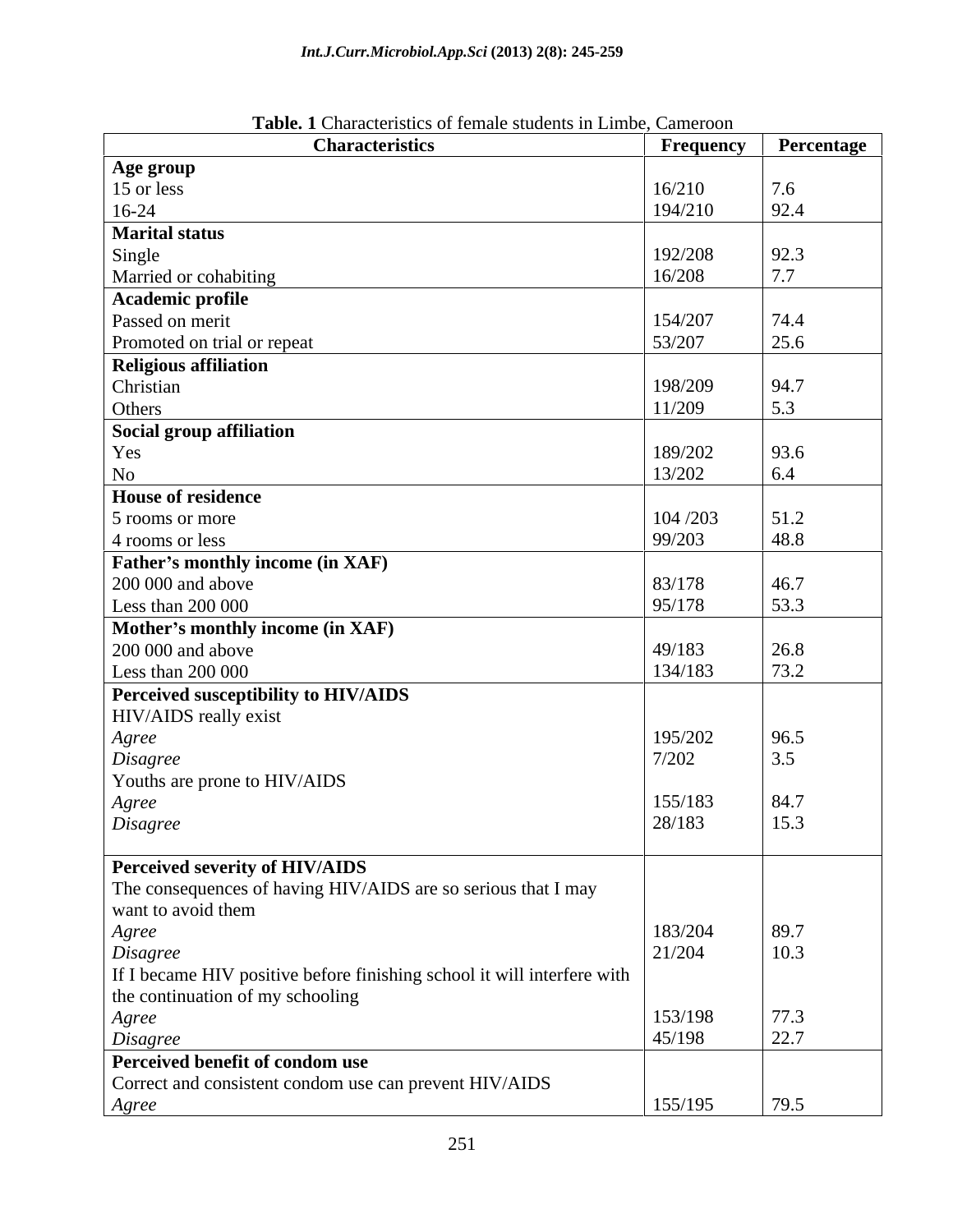| Disagree                                                                              | 40/195  | 20.5                                                         |
|---------------------------------------------------------------------------------------|---------|--------------------------------------------------------------|
| Perceived condom use self-efficacy                                                    |         |                                                              |
| I feel confident that I can discuss condom use with my partner(s)                     |         |                                                              |
| Agree                                                                                 | 124/188 | 65.9                                                         |
| Disagree                                                                              | 64/188  | 34.1                                                         |
| I feel confident that I can convince my partner(s) to use condom                      |         |                                                              |
| during sex                                                                            |         |                                                              |
| Agree                                                                                 | 130/190 | 68.4                                                         |
| Disagree                                                                              | 60/190  | 31.6                                                         |
| Perceived barriers to condom use                                                      |         |                                                              |
| Condom use decreases sexual sensation making sex less enjoyable                       |         |                                                              |
| for either partner                                                                    |         |                                                              |
| Agree                                                                                 | 109/177 | 61.6                                                         |
| Disagree                                                                              | 68/177  | 38.4                                                         |
| Condom use reduces sexual urge                                                        |         |                                                              |
| Agree                                                                                 | 113/173 | 65.3                                                         |
| Disagree                                                                              | 60/173  | 34.7                                                         |
| Condom use makes partner feel untrusted                                               |         |                                                              |
| Agree                                                                                 | 121/182 | 66.5                                                         |
| Disagree                                                                              | 61/182  | 33.5                                                         |
| I feel embarrassed to buy condoms                                                     |         |                                                              |
| Agree                                                                                 | 110/173 | 63.5                                                         |
| Disagree                                                                              | 63/173  | 36.5                                                         |
| Cues to action for condom use                                                         |         |                                                              |
| Demonstration on how to correctly use condom is provided                              |         |                                                              |
| Agree                                                                                 | 119/167 | 71.3                                                         |
| Disagree                                                                              | 48/167  | 28.7                                                         |
| Information on sexual risk behaviour is provided                                      |         |                                                              |
| Agree                                                                                 | 128/169 | 75.7                                                         |
| Disagree                                                                              | 41/169  | 24.3                                                         |
| <b>Sexual experience</b>                                                              |         |                                                              |
| Yes                                                                                   | 113/201 | 56.2                                                         |
|                                                                                       | 88/113  | 43.8                                                         |
|                                                                                       |         |                                                              |
|                                                                                       | 31/113  |                                                              |
|                                                                                       | 34/113  |                                                              |
|                                                                                       | 19/113  |                                                              |
| No<br>No<br>Regularity of condom use<br>Always<br>Most of the time<br>Seldom<br>Never | 29/113  | $\begin{array}{ l} 27.4 \\ 30.1 \\ 16.8 \\ 25.7 \end{array}$ |
|                                                                                       |         |                                                              |

Denominators may vary due to missing values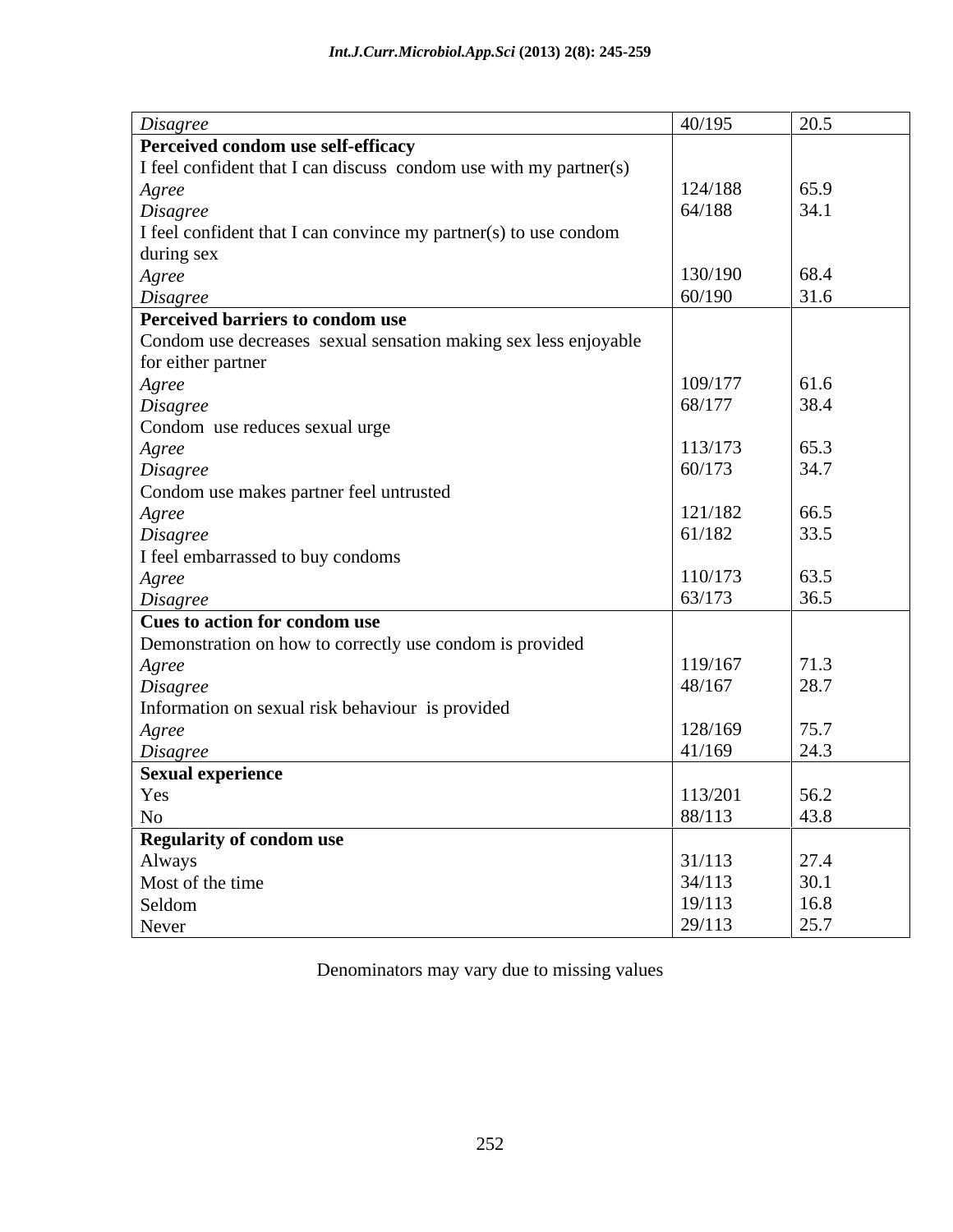| No Components of the HBM                         | <b>LR Chi</b> | df          | p-values            | <b>Pseudo R-</b>          |      | <b>Explanatory</b>    |
|--------------------------------------------------|---------------|-------------|---------------------|---------------------------|------|-----------------------|
|                                                  | square        |             |                     | Square<br>(cox and snell) |      | power of the<br>model |
| Perceived susceptibility to                      |               |             |                     |                           |      |                       |
| <b>HIV/AIDS</b>                                  | 41.399        | 36          | 0.247               | 0.227                     | 161  | 22.7%                 |
| Perceived severity of                            |               |             |                     |                           |      |                       |
| <b>HIV/AIDS</b>                                  | 36.541        |             | 0.444               | 0.184                     | 180  | 18.4%                 |
| Perceived benefit of                             |               |             |                     |                           |      |                       |
| condom use                                       | 17.490        | $\vert$ 12  | 0.132               | 0.092                     | 181. | 9.2%                  |
| Perceived barriers                               |               |             |                     |                           |      |                       |
| to condom use                                    | 87.686        | 48          | $\vert$ 0.000       | 0.449                     | 147  | $ 44.9\%$             |
| Perceived condom use self-                       |               |             |                     |                           |      |                       |
| efficacy                                         | 55.344        |             | $\boxed{0.000}$     | 0.272                     | 174  | 27.2%                 |
| Cues to action for condom                        |               |             |                     |                           |      |                       |
| use                                              | 33.087        | $\sqrt{24}$ | 0.102               | 0.194                     | 153  | 19.4%                 |
| Socio-demographic factors                        | 283.713       | 160         | $\bf{0.000}$        | 0.872                     | 138  | 87.2%                 |
|                                                  |               |             |                     |                           |      |                       |
| Integrated value mapping<br>(IVM):combination of | 316.650       | 232         | $\vert 0.000 \vert$ | 0.950                     | 106  | 95.0%                 |
| 4,5,8,7                                          |               |             |                     |                           |      |                       |
| Integrated value mapping                         |               |             |                     |                           |      |                       |
| (IVM): all components of                         | 253.384       | 324         | 0.999               | 0.951                     | 84   | 95.1%                 |
| <b>HBM</b>                                       |               |             |                     |                           |      |                       |

**Table.2** multinomial logistic regressions between explanatory variables and consistent condom use

df= degree of freedom

The IVM for perceived condom use self-<br>
embarrassed to buy condoms, were less efficacy, perceived barriers to condom use likely to consistently use condoms during and socio-demographic factors considered together had the highest explanatory confident that they can convince their power, 95.0% (Pseudo R-square=0.950). partners to use condoms during sex, and Female students who perceived that who were of the older age group, were condom use decreases sexual sensation, more likely to use condoms during sex. making sex less enjoyable for either partner; who perceived that condom use economic status were less likely to use makes partner feel untrusted, and who felt

embarrassed to buy condoms, were less sexual inter course. Students who felt However, students with low socio condoms during sex.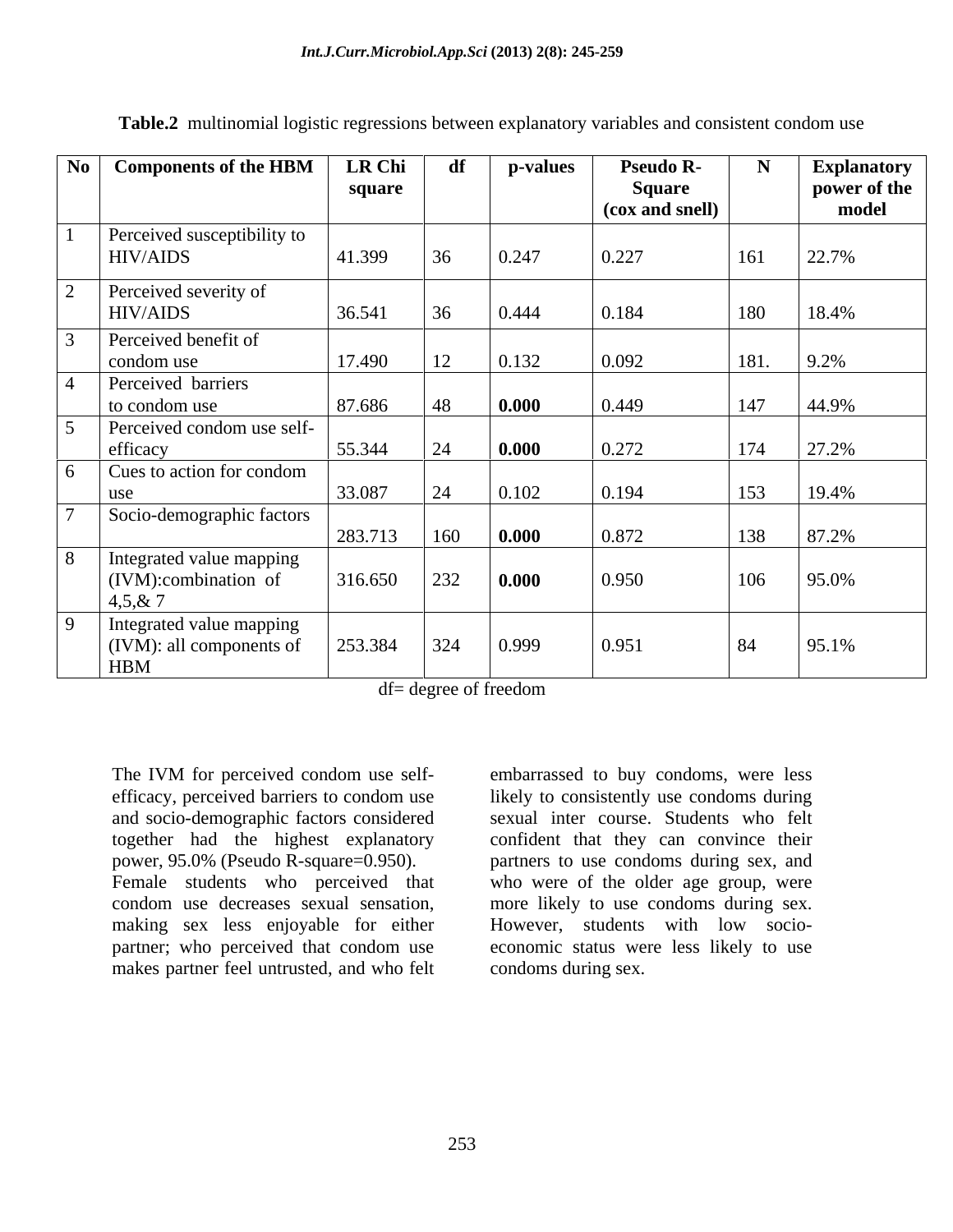| <b>Effect</b>                                                                             | -2 Log Likelihood<br>of Reduced Model | Chi-Square | df | Sig.  |
|-------------------------------------------------------------------------------------------|---------------------------------------|------------|----|-------|
| Perceived barriers to condom use                                                          |                                       |            |    |       |
| Condom use decreases sexual<br>sensation, making sex less enjoyable<br>for either partner | 282.329                               | 21.387     | 12 | 0.045 |
| Condom use makes partner feel<br>untrusted                                                | 288.629                               | 27.687     | 12 | 0.006 |
| I feel embarrassed to buy condoms                                                         | 285.895                               | 24.953     | 12 | 0.015 |
| Perceived condom use self-efficacy                                                        |                                       |            |    |       |
| I feel confident that I can convince my<br>partner(s) to use condoms during sex           | 142.563                               | 24.039     | 12 | 0.020 |
| Socio-demographic variables                                                               |                                       |            |    |       |
| Age group                                                                                 | 275.767                               | 64.719     | 36 | 0.002 |
| House of residence                                                                        | 242.536                               | 31.488     | 16 | 0.012 |
| Fathers' monthly incomes                                                                  | 245.836                               | 34.789     | 12 | 0.001 |

**Table.3** Components of the IVM-Likelihood Ratio Tests

Majority of the female students were Women might therefore find it difficult to among the age group hardest hit by demand condom use, as they become HIV/AIDS (USAID, 2008). Nahamya and subordinates or dependent of mainly Elangwe (2005) posit that single persons oldermen; women are also biologically are predisposed to sexual temptations prone to infection, and HIV is more easily which might increase their vulnerability to transmitted from men to women than the STIs and HIV/AIDS. Gender inequality reverse (UNAIDS, 1997). Ehlers (1999) places women at a greater risk of being infected by HIV/AIDS. Women and young girls lack power over their bodies, and prevention. The Roman Catholic Church their sexual lives, social and economic opposes condom use in favour of "direct inequalities increase their vulnerability for contact" (Alsan, 2006; Bradshaw, 2003). contracting and living with HIV/AIDS. This could have serious implications for With increasing levels of poverty in spreading HIV. A high level of academic Cameroon, women especially female students have found themselves in casual sexual initiation and makes health Majority of the female students were Women might therefore find it difficult to HIV/AIDS (USAID, 2008). Nahamya and subordinates or dependent of mainly Elangwe (2005) posit that single persons oldermen; women are also biol

states that religion could hamper the effective use of condoms for HIV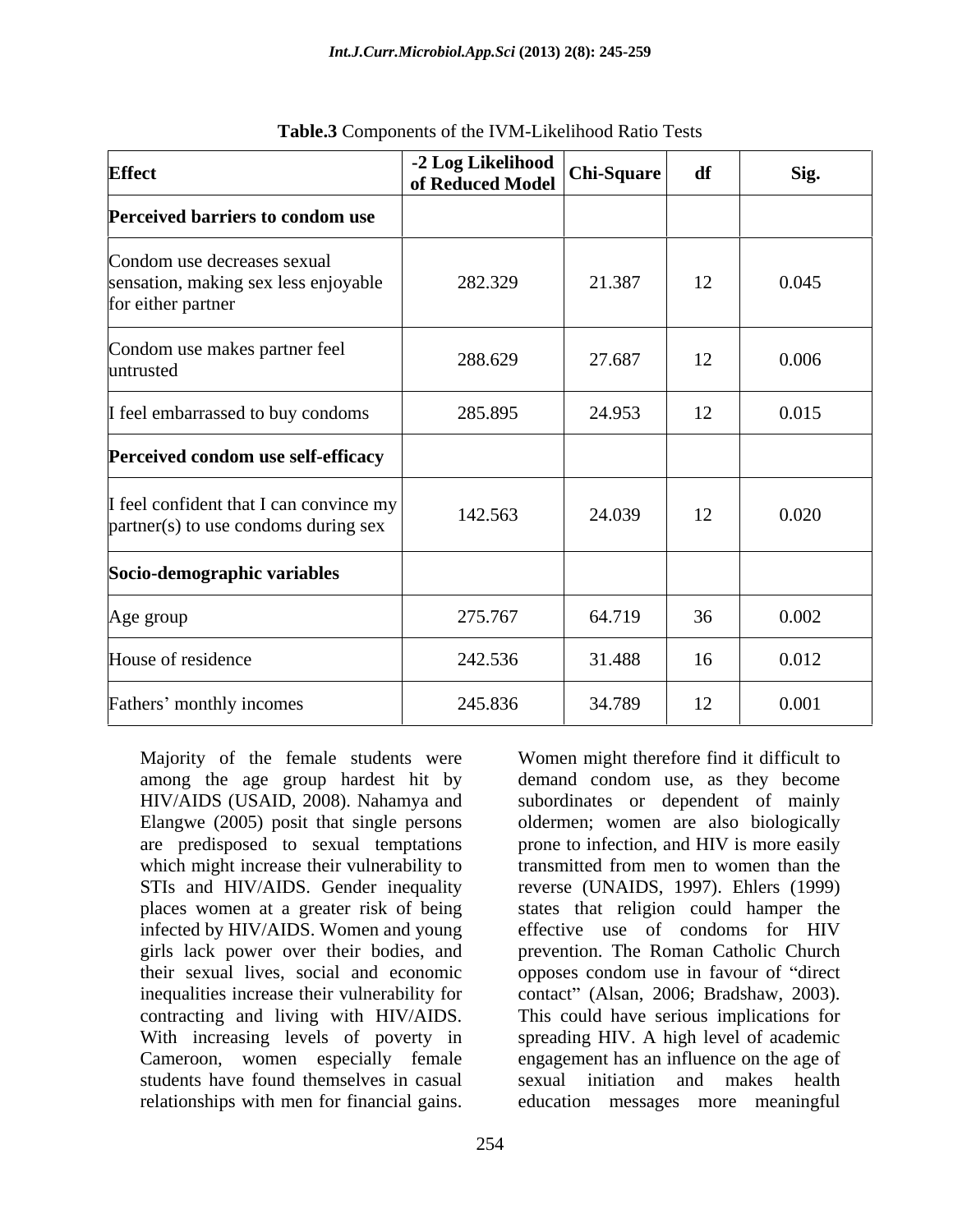(Moore and Burton, 1999; mouton, 2001). efficacy and socio-demographic factors as Female students with high academic the most important correlates of consistent aspirations are more likely not to condom use among female students in jeopardize their academic careers by urban Cameroon. The items in table 3 with unwanted pregnancies,  $STIs$  and a significance level of  $p<0.05$  were the HIV/AIDS, by not using condoms most significant correlates of consistent consistently.The female students in this condom use, and as such should be the study were of low socio-economic status main focus in programmes aimed at (as depicted by their parents' monthly increasing condom use among female incomes). This status might push these female students into casual relationships with men for financial gains. They might find it difficult to demand condom use as contradicted that of (Lugalla *et al.*, 2004) they become dependent of these men who report perceived severity of economically. This act might expose them **HIV/AIDS** as an important correlate of to HIV/AIDS infection. consistent condom use; that of (Sheran *et* 

The HBM has the premise that individuals condom use as an important correlate of will take action to prevent a health problem (HIV/AIDS) if they regard themselves to be susceptible to the to HIV/AID:<br>condition, if the perceive the problem to condom use. condition, if the perceive the problem to condom use. be severe in its nature and/or  $\pi$  d  $(1 - IIPM)^2$ consequences, if they perceive that the The three components of the HBM with action (consistent condom use) will benefit them by reducing their susceptibility, if<br>the self-efficacy and socio-demographic they perceive few barriers to taking that sentences and socio-demographic<br>consistent condom use and if they factors) were the major critical action (consistent condom use) and if they<br>haliaus in their akility to suppose fully take the components of the HBM with regard to believe in their ability to successfully take the recommended action (consistent condom use) to prevent HIV/AIDS (Pender *et al.,* 2011; Stout, 1997).

The concepts and relationships within the HBM work synergistically to create a greater understanding in explaining and predicting consistent condom use to prevent HIV/AIDS (Bartholomew *et al.*,<br>Awareness of the benefits of condom use 2006; University of Twenty, 2010).

*al.,* 2001; Bengel *et al.,* 1996;Estrin, 1999; Manderson *et al.,* 1997; Meekers and Klein, 2002a; Meekers and Klein 2002b),<br>perceived barriers to condom use. this study identifiedperceived barriers to

increasing condom use among female adolescents in urban Cameroon.

The findings of this study however contradicted that of (Lugalla *et al.,* 2004) who report perceived severity of HIV/AIDS as an important correlate of *al.,* 1999) who report perceived benefit of condom use as an important correlate of condom use; and that of (Akwara *et al.,* 2003) who report perceived susceptibility to HIV/AIDS as an important correlate of condom use.

The three components of the HBM with high significance level, (perceived barriers to condom use, perceived condom use self-efficacy and socio-demographic factors) were the major critical components of the HBM with regard to this study, unlike sensitisation as verified by the low significance level of perceived susceptibility to HIV/AIDS, perceived severity of HIV/AIDS and perceived benefit of condom use.

In accordance with other reports (Baele *et* priority within the framework of the HBM. condom use, perceived condom use self-<br>existence condom use self-<br>existence intervals factors. This implies that female students were aware of the presence and severity (threat) of HIV/AIDS in their environment. Awareness of the benefits of condom use to prevent HIV/AIDS was not also a major priority within the framework of the HBM. Female students were aware of the benefit of condom use. The focus as depicted from the results of this study should be on perceived barriers to condom use, perceived condom use self-efficacy and socio-demographic factors.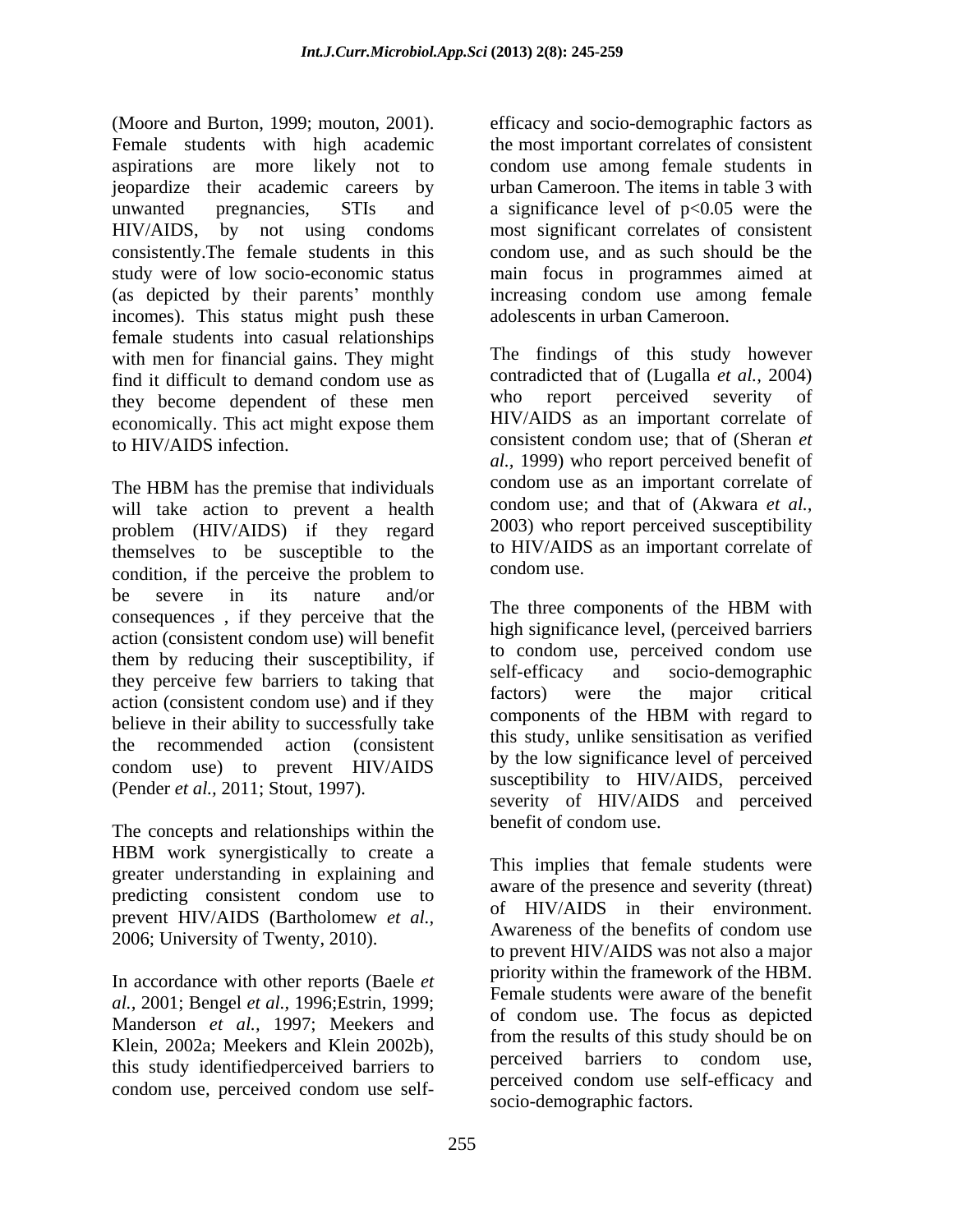acting in synergy, explain consistent has justified the HBM as a useful model in collectively, resulting in a synergistic

inducing and maintaining consistent those components of the HBM (as defined

efficacy that they can use condoms self-efficacy and socio-demographic consistently and address how to overcome barriers in negotiating condom use. counterproductive. The study also suggests condom use and HIV/AIDS, the barriers to condom use. Ways should be

Bandura (1994) suggests self-efficacy to be the most powerful tool to increase safe sexual practice among women. Therefore, an important consideration in promoting The author declares that he has no safe sexual practices is the need to provide women with condom negotiation skills.

These three components of the HBM, The overall impression is that the study condom use to prevent HIV/AIDS better understanding, explaining and predicting than the other components and better than consistent condom use to prevent the three components considered HIV/AIDS among female students in separately. These three components of the urban Cameroon. The premise that female HBM predict consistent condom use students in urban Cameroon will use effect on consistent condom use. HIV/AIDS if they perceive themselves to Our findings suggest that AIDS prevention perceive HIV/AIDS to be severe in its programmes to promote condom use for a nature and/or consequences, if they females in urban Cameroon should perceive condoms to be effective in emphasise these three components of the preventing HIV/AIDS, if they perceive HBM concurrently. HIV/AIDS education fewer barriers to condom use and if they messages that focus on perceived believe in their ability to successfully use susceptibility to HIV/AIDS, perceived condoms, is supported by the research severity of HIV/AIDS and perceived findings using the multinomial logistic benefits of condom use as a means of regression model to establish statistically condom use, may be counterproductive as by the items included in the self shown in the analyses. completion questionnaire) with the highest HIV/AIDS prevention programmes should consistent condom use (perceived barriers aim at increasing young women's self- to condom use, perceived condom use has justified the HBM as a useful model in students in urban Cameroon will use condoms consistently to prevent be susceptible to HIV/AIDS, if they nature and/or consequences, if they fewer barriers to condom use and if they those components of the HBM (as defined explanatory powers in association with self-efficacy and socio-demographic variables).

HIV/AIDS education messages that focus In addition, because most of the items in on the threat of AIDS as a means of the questionnaire elicit self-reported inducing condom use may be information on sensitive issues such as that AIDS prevention programmes in respondents might have been bias in urban Cameroon should overcome gender responding to these items. However found to reduce the negative connotation anonymity might have minimized this associated with women's insistence on problem. The sample size was small and condom use. homogeneous, and as such the findings information on sensitive issues such as condom use and HIV/AIDS, the assurance of confidentiality and may not be generalized.

# **Competing interests**

competing interests.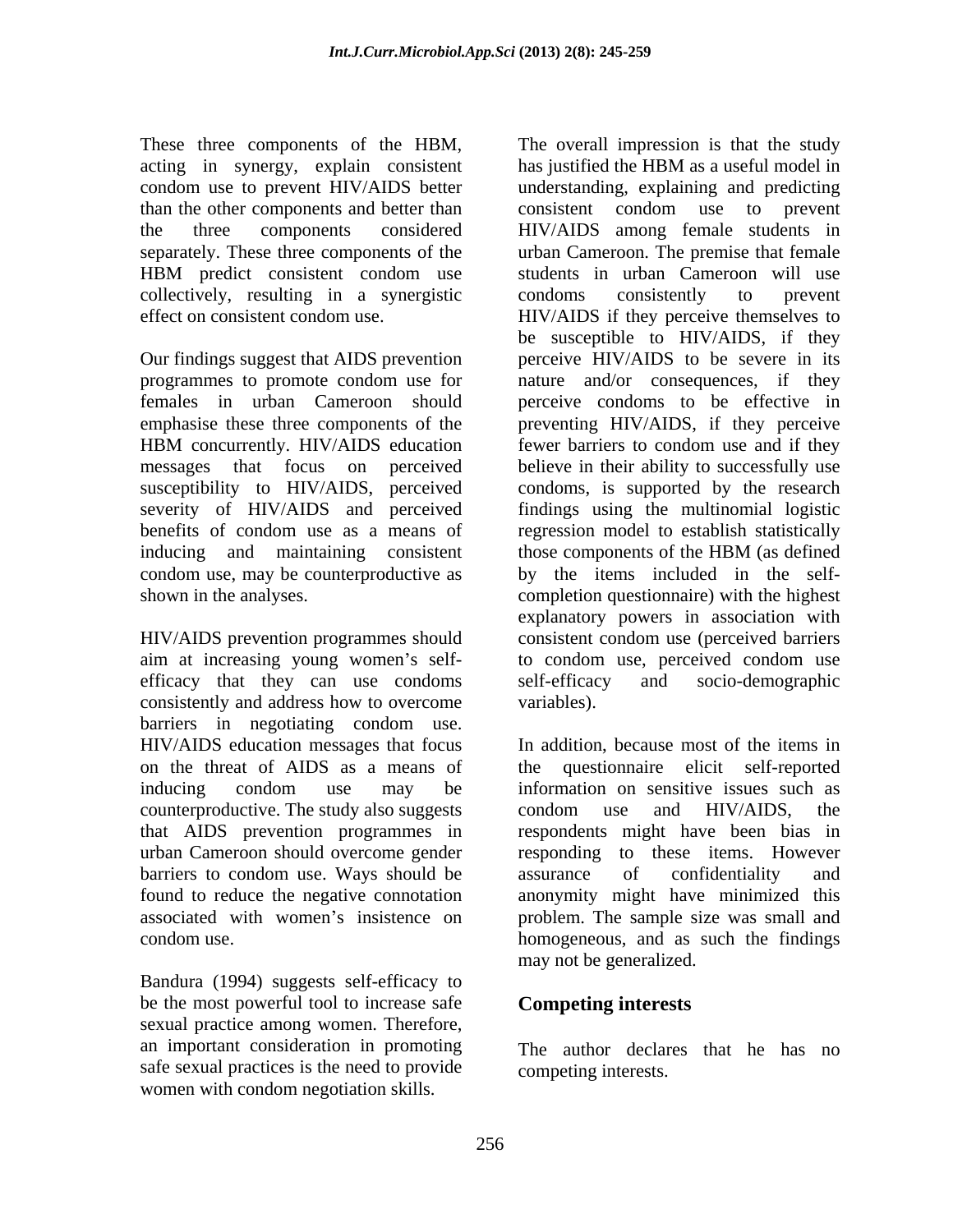- Agresti, A., 2007. An Introduction to categorical Data Analysis. New York:
- Ajzen, I., 2002. Perceived Behavioural Control, Self-efficacy, locus of control, young<br>and the theory of planned behavior I 134. and the theory of planned behavior*.* J.
- Akwara, P.A., .J. NMadise and and Hinde, A. 2003. Perception of risk of Kenya. J. Biosoc. Sci. 35: 385-411.
- Alsan, M., 2006. Catholic Church condom prohibition comes face to face with reality of AIDS in Africa. A review of religions, politics and culture. Mass, methods: an A<br>Boston edition. JUTA. Boston. **Example 3** and the edition. JUTA.
- Anne, E., 1999. Condom use and risk perceptions among male and female adolescents in Cameroon: Qualitative http://www.<br>evidence from Edea PSI Research /oct/09/aids evidence from Edea. PSI Research /oct/09/aids DC: Population Service International.
- Arcand, J.L., and Wouabe, E.D. Planning Perspectives 33(5): 231-233. 2010.Teacher training and HIV/AIDS
- Baele, J., E. Dusseldorp and Maes, S. 15:3-14. 2001. Condom use self-efficacy: Effect  $421-431.$  (2):  $48-55.$
- Bandura, A., 1994. Health promotion from Estrin, D., 1999. In Ghana, young men's<br>the perspective of social cognitive condom use is linked to lack of the perspective of social cognitive M, Conner, (Ed), Understanding and changing health behaviour: from Planning Perspectives. 25: 106-107. (PP.299-339) Amsterdam: Hardwood
- Bartholomew, L. K., Parcel, G., Kok, G., and Gottlieb, N. H. 2006. Behavior oriented theories used in health

**References** promotion. In J. Allegrante., & K. McLeroy (eds). Planning Health Promotion Programs. 81-135. San Francisco: Jossey-Bass.

- Wiley. Basen-Engquist, K., 1992. Psychosocial predictors of "safer sex" behaviours in young adults. AIDS Educ. P. 4: 120- 134.
- App. Soc. Psychol. 32: 1-20. Bengel, J., M. Belz-Merk and Farin, E. HIV/AIDS and sexual behaviour in HIV-related preventive behaviour and<br>Kenya I Biosoc Sci 35:385-411 condom use. Psychol. Hea. 11:505-1996. The role of risk perception and efficacy cognitions in the prediction of HIV-related preventive behaviour and condom use. Psychol. Hea. 11: 505- 525.
	- Bless, C., and Higson-Smith, C. 2000. Fundamentals of social research methods: an African perspective*.* 3 rd edition. JUTA.
	- Bradshaw, S., 2003. Vatican: condoms don't stop AIDS', The Guardian, from: <http://www.guardian.co.uk/world/2003> </oct/09/aids>
- Division Working Papers Washington, Cates, W.Jr., 2001. The NIH condom<br>DC: Population Service International report: the glass is 90% full. Family Cates, W.Jr., 2001. The NIH condom report: the glass is 90% full. Family
- prevention in West Africa: Regression of Health Belief Model to predict<br>discontinuity design evidence from the condom use among University discontinuity design evidence from the condom use among University Cameroon. Health Economics.19:36- 54. Int.Quart.Comm.HLth.Educ. 1994/95. Edem, C. U., and Hawey, S.M. 1995. Use of Health Belief Model to predict condom use among University students in Nigeria. 15:3-14.
- on intended and actual condom use in women's health in developing African adolescents. J. Adoles. Health. 28: countries; Health SA Gesondheid. 4<br>421-431 (2): 48-55. Ehlers, V.J., 1999. Factors influencing women's health in developing African countries; Health SA Gesondheid. 4 (2): 48-55.
- theory. In P.Norman, C. Abraham,  $\&$  barriers, perceived susceptibility to Estrin, D., 1999. In Ghana, young men's condom use is linked to lack of barriers, perceived susceptibility to HIV infection*.* International Family Planning Perspectives. 25: 106-107.
- health beliefs to self-regulation. Hattori, M.K., and DeRose, L. 2008. Academic. refuse sex in Urban Cameroon. Stu. Young women's perceived ability to Fam.Plann. 39(4): 309-320.
	- Holmes, K.K., R. Levine and Weaver, M. 2004. Effectiveness of condoms in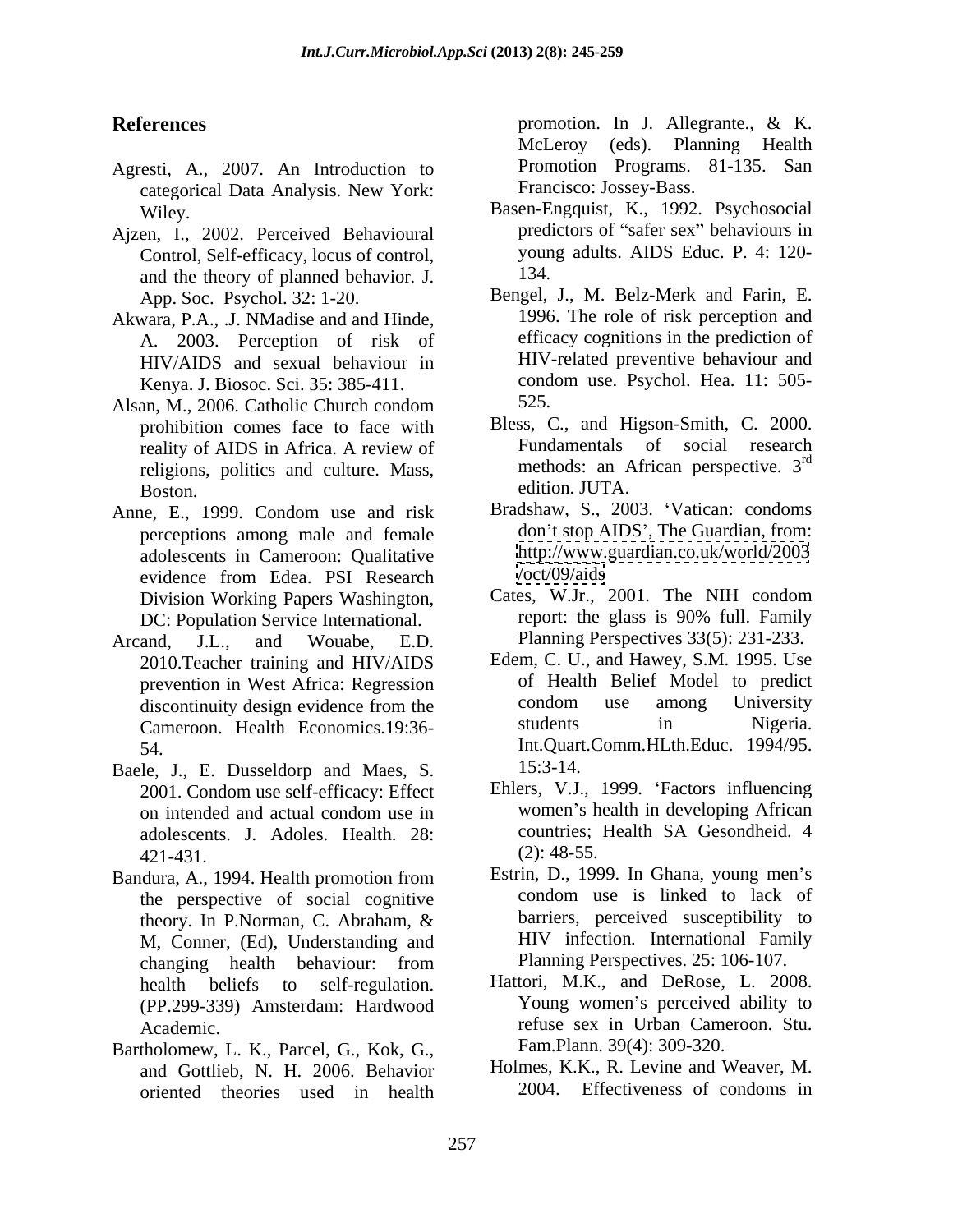infection. Bull. World Heal. Organi.

- Hosmer, D. W., and Lemeshow, S. 2000. 1 neutralizing antibiotics: how full is
- Kongnyuy, E.J., V. Soskolne and Adler, B.
- Lagarde, E., Auert, B., Chege, J., Sukwa, with HIV/sexually transmitted diseases
- Levy, S.L., and Lemeshow, S. 1999.
- Lugalla, J., M. Emmelin, A. Mutembei, M.
- 
- Meekers, D., and Klein, M. 2002a.
- Meekers, D., and Klein, M. 2002b. Understanding gender differences in  $\&$  30.

preventing sexually transmitted in urban Cameroon. AIDS Educa. in urban Cameroon. AIDS Educa. Preven. 14:62-72.

- 82: 454-461. Moore, J.P., and Burton, D.R. 1999. HIV- Applied Logistic Regression. New the bottle?' Nat. Med. 5: 142-144. 1 neutralizing antibiotics: how full is the bottle? Nat. Med. 5: 142-144.
- York: Wiley and Sons Inc. Mosoko, J. J., I.B. Macauley, A.C.B. 2008. Hormonal contraception, sexual Shiro, S. 2009. Human behaviour and HIV prevalence among immunodefiency virus infection and women in Cameroon. BMC Women's. associated factors among specific Heal. 8(19): 1-6 population subgroups in Cameroon. Zoungkanyi, A. Bella and Koulla- Shiro, S. 2009. Human AIDS and Behavior.13:277-287.
- T., Glynn, J.R, Weiss, H.A., Akam, E., Mouton, J., 2001. How to succeed in your Laoura,M., Carael, M., and Buve, A. 2001. Condom use and its associations South African guide and resource Master's and Doctoral studies. A South African guide and resource book, Van Schalk, Pretoria.
- in four urban communities in sub- Nahamaya, W.K., and Elangwe, C.B. Saharan Africa. AIDS. 15: S71-S78. 2005. Susceptibility and vulnerability Sampling of populations: Methods communities in Uganda: a case of and applications. Third edition. New Lake Kioga. A paper presented to the York: John Wiley & Sons. The international conference on HIV/AIDS Sima, G. Kwesigabo, J. Killewo and Dahlgren, L. 2004. Social, cultural and <http://www.ifpri.org/events/conference> sexual behavioral determinants of <s/2005/durban/papers/nahamyaWP.pdf> observed decline in HIV infection (Accessed on 15/10/2011). to HIV/AIDS among the fishing and food and nutrition security, Hilton Hotel, Durban. From (Accessed on 15/10/2011).
- trands: Lessons from the Kagera Region, Tazania. Soc. Sci. Med.. 59: (NACC), Cameroon.2006. National 185-198. HIV/AIDS control strategic plan, Manderson, L., L.C. Tyre and 2006-2010. Ministry of Public Health, Rajanayagam, K. 1997. Condom use in MACC central technical group, heterosexual sex: a review of research, Cameroon. National AIDS Control Committee NACC central technical group, Cameroon.
	- 1985-1994. In: J. Catalan, L.Sherr et al Pender, N., C. Murdaugh and Parsons, (eds). The impact of AIDS: M.A. 2011. Individual models to Psychological and social aspects of promote health behavior. In M. HIV infection: 1-26. Singapore: Connon, D Macknight, K. Mortimer & Harwood Academic Publishers, 1997. S. Wrocklage (eds). Health promotion Determinants of Condom use among Pearson. Connon, D Macknight, K. Mortimer & in Nursing Practice. 35-66. New York: Pearson.
	- young people in urban Cameroon. Rwenge, M., 2000. Sexual risk behaviours Studies in Family Planning. 33:335- among young people in Bamenda, 346. Cameroon. International Family Cameroon. International Family Planning Perspectives. 26(3): 118-123 & 30.

condom use self-efficacy among youth Sheeran, P., C. Abraham and Orbell, S. Sheeran, P., C. Abraham and Orbell, S.